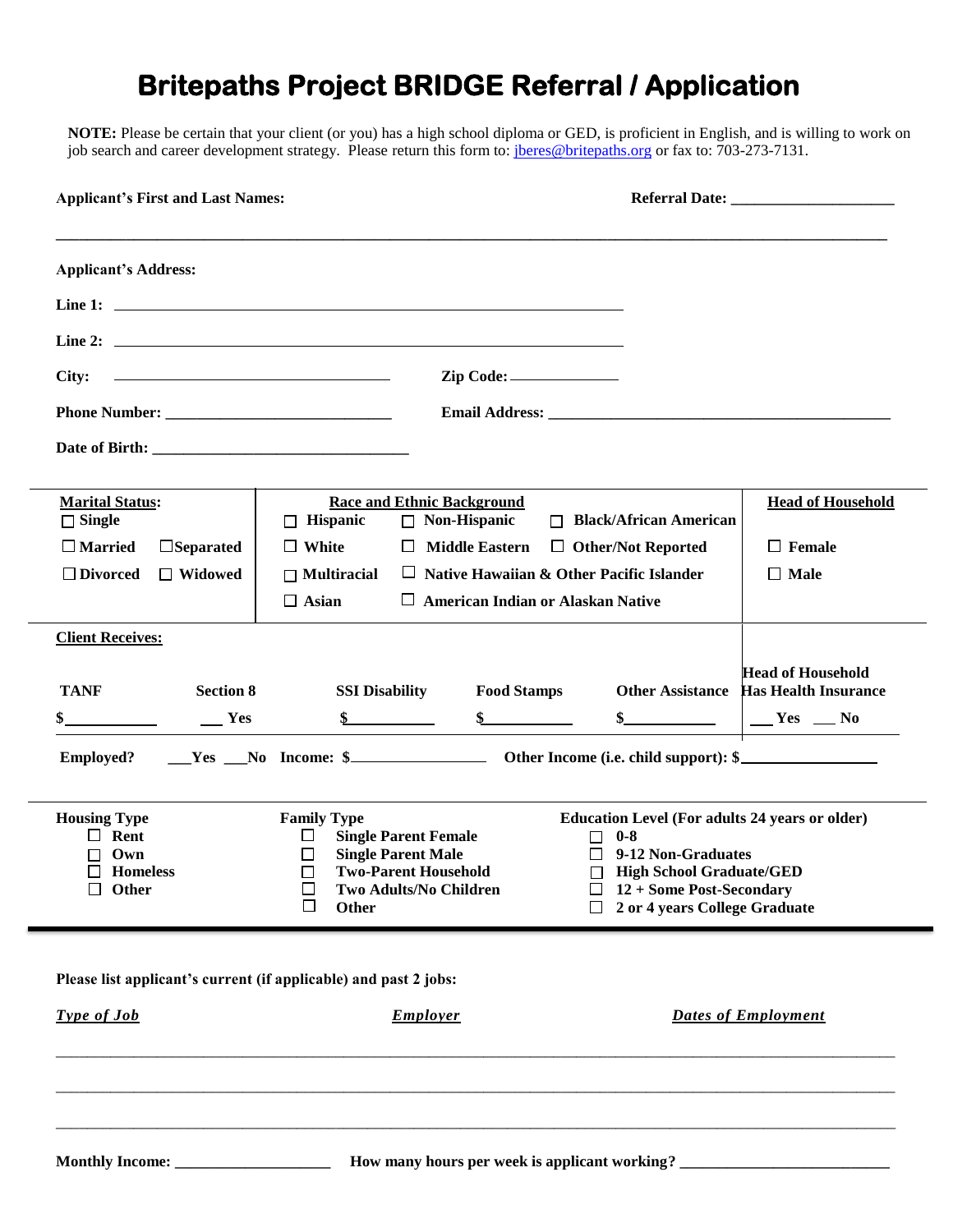| <b>Income Level:</b><br>(Check one) | <b>Extremely Low Income</b> |                        | $\Box$ Low Income |
|-------------------------------------|-----------------------------|------------------------|-------------------|
|                                     |                             | <b>Very Low Income</b> | Exceeds Income    |

| <b>Household Size</b> | <b>Extremely Low</b><br><b>Income</b> | <b>Very Low</b><br><b>Income</b> | <b>Low Income</b> |
|-----------------------|---------------------------------------|----------------------------------|-------------------|
|                       | \$24,650                              | \$41,050                         | \$54,250          |
| $\overline{c}$        | \$28,150                              | \$46,900                         | \$62,000          |
| 3                     | \$31,650                              | \$52,750                         | \$69,750          |
| 4                     | \$35,150                              | \$58,600                         | \$77,450          |
| 5                     | \$38,000                              | \$63,300                         | \$83,650          |
| 6                     | \$40,800                              | \$68,000                         | \$89,850          |
| 7                     | \$43,600                              | \$72,700                         | \$96,050          |
| 8+                    | \$46,400                              | \$77,400                         | \$102,250         |

**Please describe any advanced training or higher degree completed by applicant (i.e. technical school, community college, 4 year college/university).**

**\_\_\_\_\_\_\_\_\_\_\_\_\_\_\_\_\_\_\_\_\_\_\_\_\_\_\_\_\_\_\_\_\_\_\_\_\_\_\_\_\_\_\_\_\_\_\_\_\_\_\_\_\_\_\_\_\_\_\_\_\_\_\_\_\_\_\_\_\_\_\_\_\_\_\_\_\_\_\_\_\_\_\_\_\_\_\_\_\_\_\_\_\_\_\_\_\_\_\_\_\_\_\_\_\_\_\_\_**

**\_\_\_\_\_\_\_\_\_\_\_\_\_\_\_\_\_\_\_\_\_\_\_\_\_\_\_\_\_\_\_\_\_\_\_\_\_\_\_\_\_\_\_\_\_\_\_\_\_\_\_\_\_\_\_\_\_\_\_\_\_\_\_\_\_\_\_\_\_\_\_\_\_\_\_\_\_\_\_\_\_\_\_\_\_\_\_\_\_\_\_\_\_\_\_\_\_\_\_\_\_\_\_\_\_\_\_\_**

**\_\_\_\_\_\_\_\_\_\_\_\_\_\_\_\_\_\_\_\_\_\_\_\_\_\_\_\_\_\_\_\_\_\_\_\_\_\_\_\_\_\_\_\_\_\_\_\_\_\_\_\_\_\_\_\_\_\_\_\_\_\_\_\_\_\_\_\_\_\_\_\_\_\_\_\_\_\_\_\_\_\_\_\_\_\_\_\_\_\_\_\_\_\_\_\_\_\_\_\_\_\_\_\_\_\_\_\_**

**Is English the applicant's first language? Yes No**

**If no, what is the primary language? \_\_\_\_\_\_\_\_\_\_\_\_\_\_\_\_\_\_\_\_\_\_\_\_\_\_\_\_\_\_\_\_\_\_\_\_\_\_\_\_\_\_\_\_\_**

**Please rate applicant's level of English proficiency (circle one):**

1 2 3 4 5 **Low Moderate High**

**Does the applicant have reliable transportation? Yes No** 

| Does the applicant have computer/Internet access: | Alwavs | Sometimes | <b>Rarely</b> |
|---------------------------------------------------|--------|-----------|---------------|
|---------------------------------------------------|--------|-----------|---------------|

# **Please answer the following questions as thoroughly as possible:**

**What kinds of assistance does the applicant want/need (mark all that apply):**

 $\Box$ Help with getting a job  $\Box$ Help with writing a resume  $\Box$ Help with interviewing  $\Box$ Help with the Internet to find a job ☐Find training opportunities ☐Learn more about my skills and interests

**Is the applicant considering job or technical training or going to school to further his/her career? If so, please name the type(s) of training or school the applicant is interested in**.

**What are the applicant's career goals? (Even if you are uncertain, just write any thoughts that you might have)**